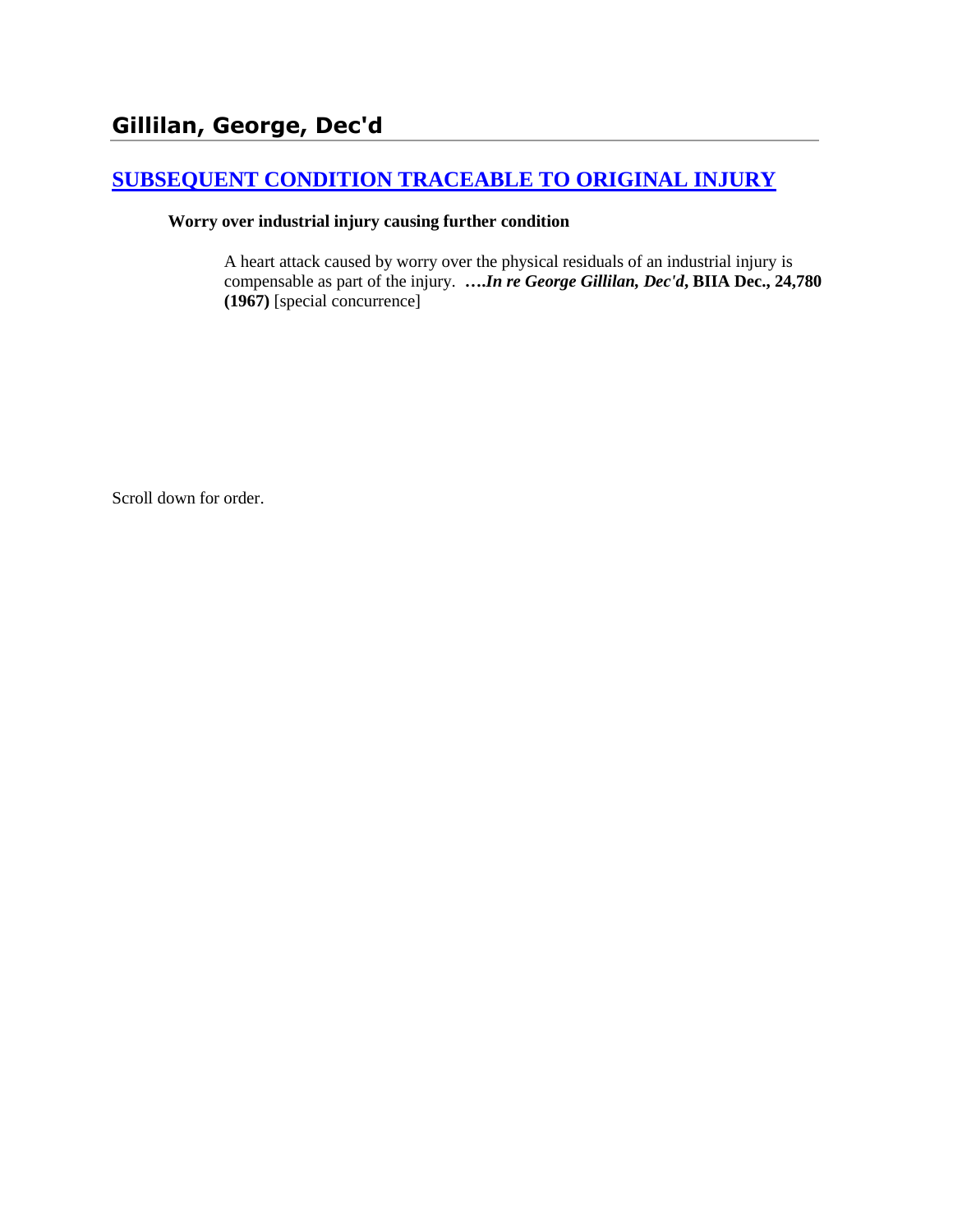#### **BEFORE THE BOARD OF INDUSTRIAL INSURANCE APPEALS STATE OF WASHINGTON**

**)**

**IN RE: GEORGE D. GILLILAN, DEC'D ) DOCKET NO. 24,780**

**CLAIM NO. F-150597 ) DECISION AND ORDER**

APPEARANCES:

Widow-petitioner, Dorothy Gillilan, by Fredrickson, Maxey and Bell, per Leo H. Fredrickson

Employer, Tonasket Wenoka Growers, None

Department of Labor and Industries, by The Attorney General, per H. Collyer Church and John T. Krall, Assistants

This is an appeal filed by the petitioner on July 16, 1965, from an order of the Supervisor of Industrial Insurance dated November 27, 1964 (not communicated to petitioner until at least June 15, 1965), which rejected her claim for a widow's pension under the Industrial Insurance Act. **REVERSED AND REMANDED**.

#### **DECISION**

This matter is before the Board for review and decision on a timely Statement of Exceptions filed by the Department of Labor and Industries to a Proposed Decision and Order issued by a hearing examiner for this Board on June 24, 1966, in which the order of the Supervisor of Industrial Insurance dated November 27, 1964, was reversed and the matter was remanded to the Department with direction to allow the widow's claim.

The Board has reviewed the evidentiary rulings of the hearing examiner and, finding no prejudicial error involved, said rulings are hereby affirmed.

The deceased workman sustained an injury in the course of his employment for Tonasket Wenoka Growers on December 16, 1963, which caused a right inguinal hernia and a low back injury. He died about two months later, to wit, on February 11, 1964, due to a heart attack. During that two-month period, he had been unable to work due primarily to the acute back condition, and surgical repair of his hernia had not been performed prior to his death because of insufficient recovery from his back condition up to that time.

The factual basis upon which the hearing examiner proposed to allow the claim was his Finding No. 2, reciting: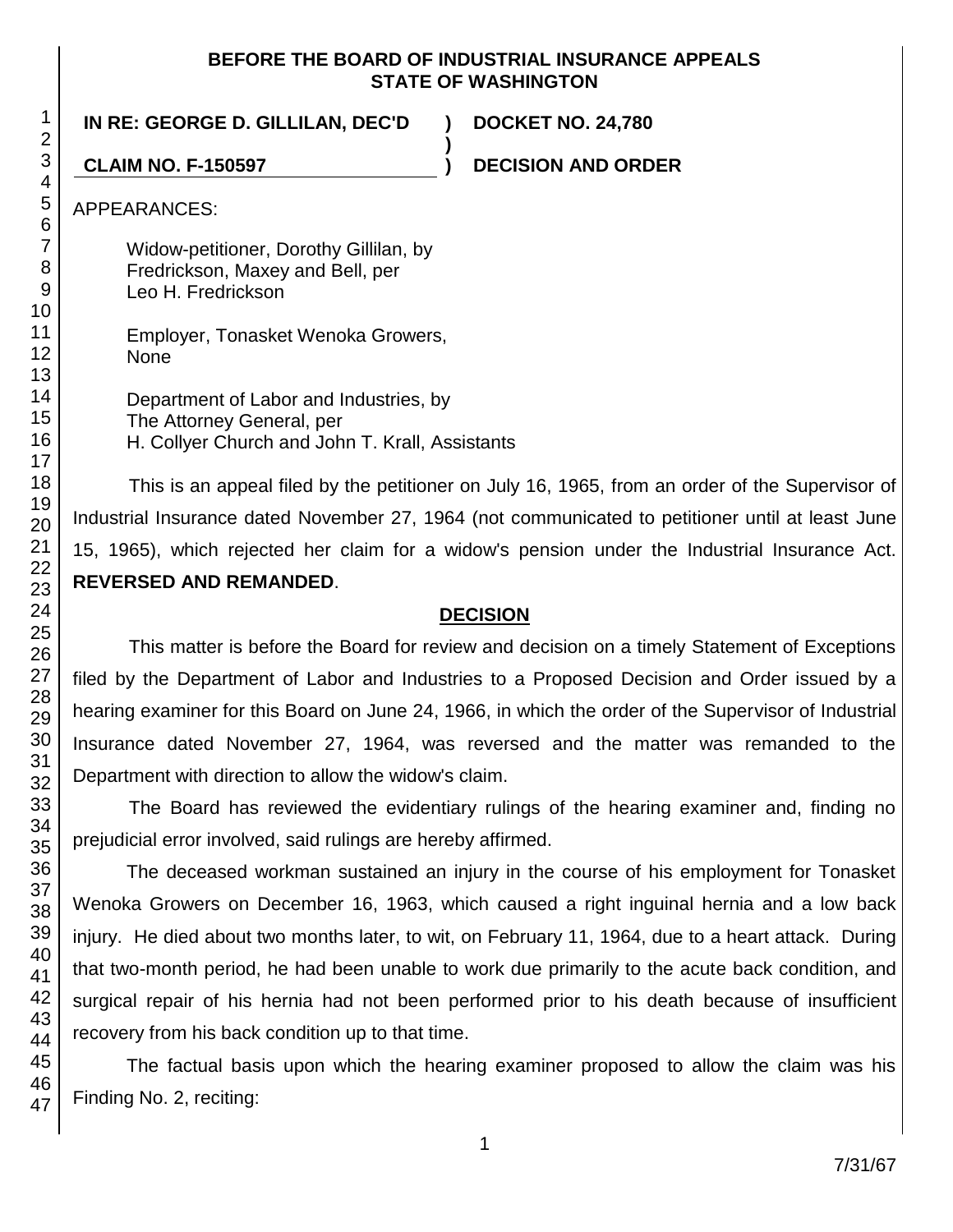"That the precipitating cause of the coronary occlusion sustained by the workman, from which he died on February 11, 1964, was the industrial injury of December 16, 1963, which injury resulted in a disability preventing the workman from returning to work and caused him grief and anxiety and worry, to such an extent that his heart was thereby affected."

The Department has excepted to this finding, and to the hearing examiner's conclusions of law based thereon, concluding that the workman's death was the result of the injury within the contemplation of the Act and that petitioner's claim should therefore be allowed on the ground that said finding and conclusions are "contrary to law."

Although the Department's exceptions are based solely on the ground that the above-quoted finding and the conclusion based thereon are contrary to law, the argument advanced in support thereof is directed primarily to the legal question raised, a portion thereof apparently attempts to challenge the factual correctness of the quoted finding. On this score, we observe (as did the hearing examiner) that the testimony of decedent's attending physician is probably insufficient to prove a causal relationship between decedent's industrial injury and his death, since this doctor's opinion appears to be, in the final analysis, that "I just don't know."

However, the medical opinion which is controlling in this case is that of Dr. Willis Smick, a general practitioner of Spokane, with the great majority of his practice involving treatment of the heart and cardiovascular system. We, like the hearing examiner, believe that Dr. Smick's testimony must be accepted. His opinion was that very probably the workman's heart attack was precipitated by worry, anxiety, nervous tension, depression, and insecurity, which he suffered as the result of the pain from his injury and the economic burden his inability to work was causing. Dr. Smick's medical explanation was that worry and anxiety affect a person's anatomy by reacting on the sympathetic nerves and causing toxic secretions, which in turn act upon the blood vessels and cause restriction thereof. It was the doctor's opinion that this process must have been going on during the period of the workman's incapacity and insecurity, finally restricting his coronary blood vessels to the extent that the fatal coronary thrombosis occurred. That the decedent was in fact worried, anxious, and "wound up" over the injury and its effects is amply demonstrated in the record.

Department's counsel has attacked Dr. Smick's theory as being "very novel" and "weird" and speculative, and "unsubstantiated by medical authority." However, Dr. Smick stated that he had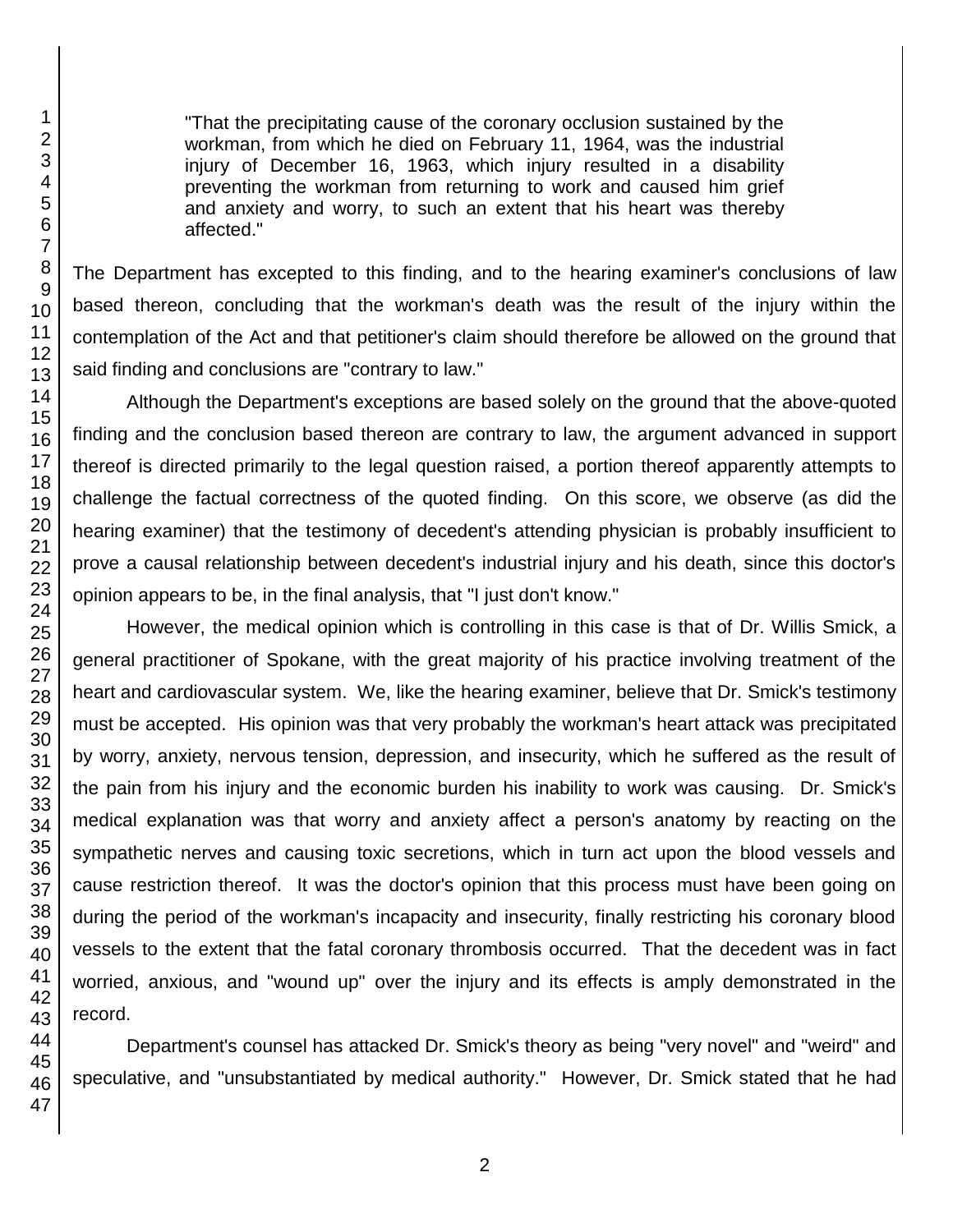given thought to this problem for many weeks before he testified and had researched medical literature on this theory before coming to his conclusion. If his theory is in fact "weird" or "very novel," presumably the Department could have presented evidence to so show. None was presented; and, based on the record in this case, by which we are bound, Dr. Smick's opinion should be accepted as the "medical authority" in this case.

Turning, then, to the legal ground for the Department's exceptions, it is specifically posed as follows:

> "Is a heart attack which may have been caused by the claimant's brooding over or worrying about the effects of his injury, his economic status since the injury, the amount of compensation he had received, or the compensation proceedings, a compensable condition under the Washington State Workmen's Compensation Act?"

Counsel urges that this question should be answered in the negative, as a matter of law.

The case of Berndt v. Department of Labor and Industries, 44 Wn. 2d 138, is cited by counsel as a case in which our court rejected a widow's claim for benefits under the Act based on the death of her husband from a heart attack allegedly resulting from his worry over the effects of an occupational disease. However, the result in the **Berndt** case was based on the holding that the medical witness who expressed the opinion on causal connection between the worry and the heart attack did so on the basis of a hypothetical question which omitted material and undisputed facts and also on the basis of assumption of some facts which were not included in the hypothetical question or proved by any evidence, and therefore his medical opinion was entitled to no probative value. In other words, in Berndt it was simply held that there was a failure of evidentiary proof on the fact of causal relationship. Such is not the situation in the instant case.

It is noted that our court in Berndt, in pure dictum, cited the Michigan case of Schneyder v. Cadillac Motor Car Co., 280 Mich. 127, 273 N.W. 418 (1936), and cases from two other jurisdictions, as standing for the following rule (which we quote from the Schneyder case):

> "(1) Where the accident has a direct effect upon the nervous system, all the results thereof, both physical and mental, go to make up disability and determine compensability; (2) but where the mental disturbance is collateral to the injury, does not arise directly from it, but is due to worry, anxiety, or brooding over the accident or its effects or compensation for it, or the like, it is not compensable." (Emphasis added)

Department's counsel urges that this rule should be adopted under our Act.

1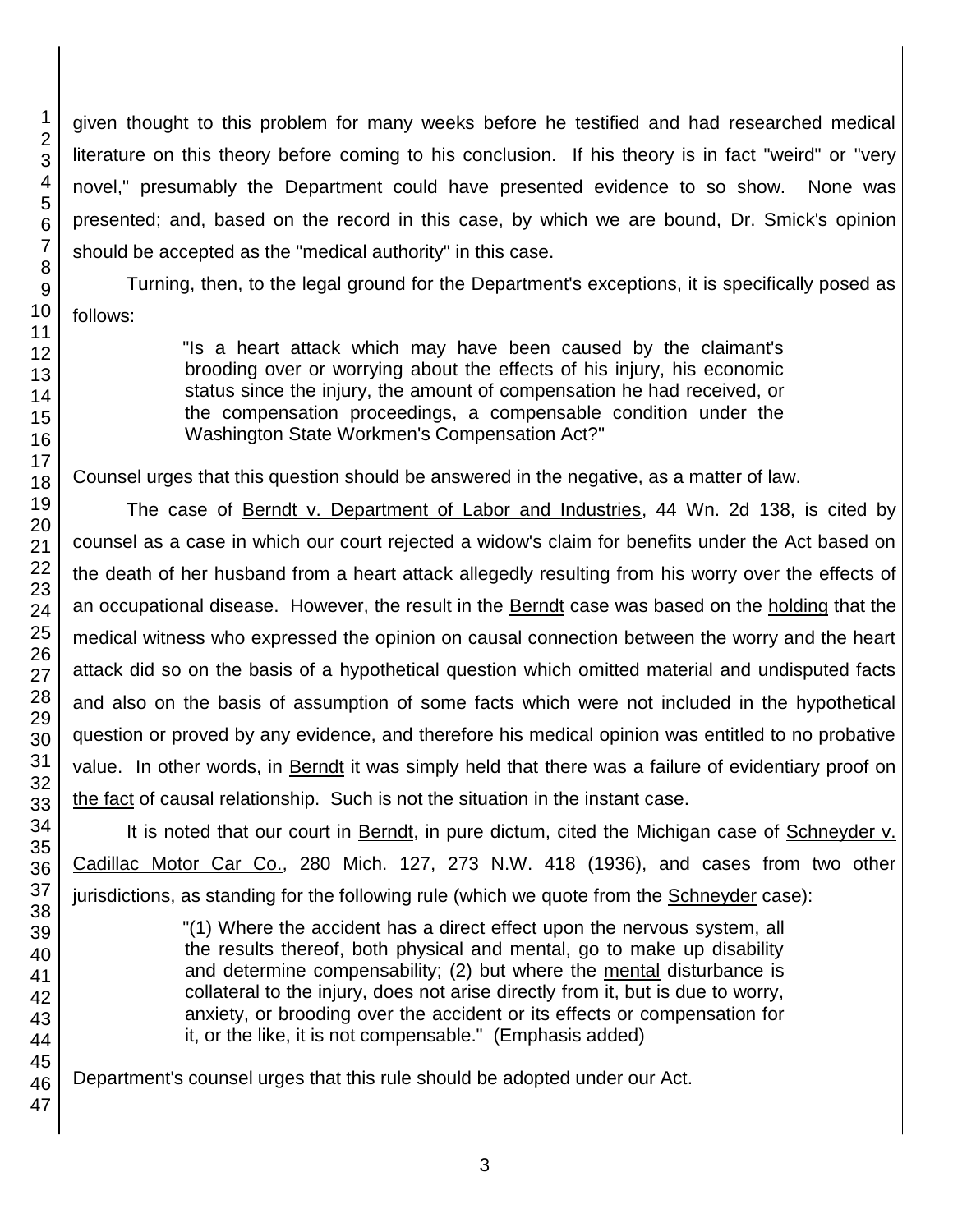It is noted that this rule refers to "collateral" mental disturbances, but counsel urges that it should be equally applicable to "collateral" physical conditions, i.e., heart attacks, which arise from worry, anxiety, brooding over the effects of the injury, or compensation for it, or the like.

We have not found any cases squarely on this issue, where these so-called collateral factors have produced a physical condition. However, there are a number of cases from various jurisdictions, of which Schneyder is but one, dealing with compensability of mental conditions produced by such factors. We are persuaded that the above-quoted rule is no longer the majority rule, if it ever was, nor is it the proper rule in compensation law theory, nor is it the rule in the State of Washington. Indeed, in view of the comments of the Michigan Court in the later case of Redfern v. Sparks-Withington Co., 353 Mich. 286, 91 N.W. 2d 516, it is doubtful that Schneyder will remain in effect if the issue is again squarely raised in that state.

The basic rule, which is now universally accepted everywhere, is that any mental condition or neurosis which is medically attributable to a physical injury, is compensable. As stated in Larson's Workmen's Compensation Law, Sec. 42.22: "Dozens of cases, involving almost every conceivable kind of neurotic, psychotic, depressive, or hysterical symptom or personality disorder, have accepted this rule." Our court, too, clearly accepts the rule. Husa v. Department of Labor and Industries, 20 Wn. 2d 114; Anderson v. Department of Labor and Industries, 23 Wn. 2d 76; Jacobson v. Department of Labor and Industries; 37 Wn. 2d 444.

The only remaining controversy over allowance for mental conditions is that of compensability of so-called "compensation neurosis." See Larson, Sec. 42.24, where it is stated that: "'Compensation neurosis," which must be distinguished from conscious malingering, may take the form of an unconscious desire to obtain or prolong compensation, or perhaps of sheer anxiety over the outcome of compensation litigation -- in either case producing a genuine neurosis disabling the claimant." (Emphasis added) Clearly, this is the type of "collateral" mental disturbance which the Schneyder case held to be non-compensable, and which the Department's counsel in this case urges should be held non-compensable.

However, Larson goes on to cite several cases holding this type of a mental condition to be compensable, including the Washington case of Peterson v. Department of Labor and Industries, 178 Wash. 15, 33 P. 2d 650. That case was the first one in which our court squarely held that a traumatic neurosis is compensable. Further, the court demolished the contention that claimant's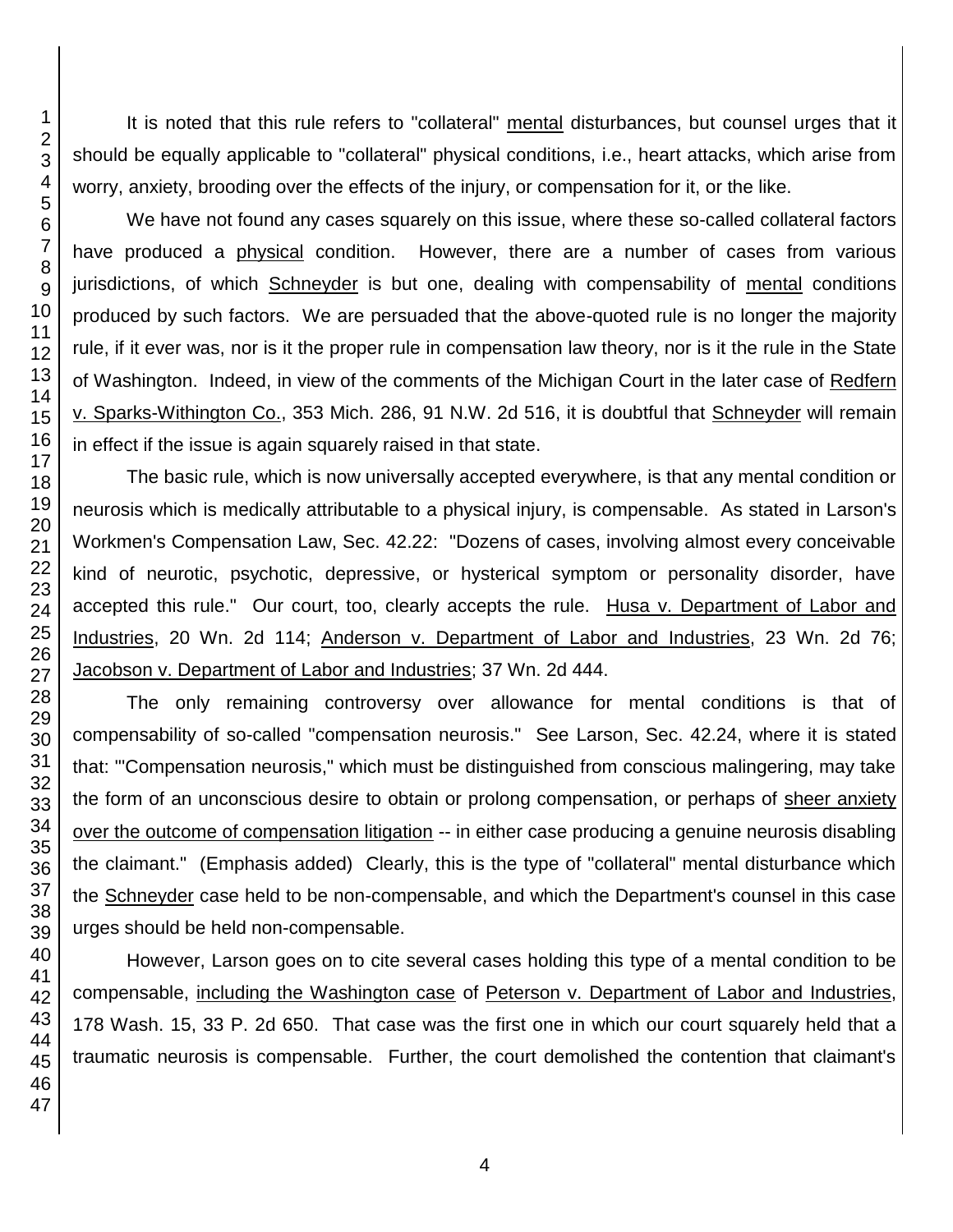neurosis was a desire or "compensation" neurosis and should therefore not be recognized, with the following language:

> "...Classifying is case as a 'desire neurosis,' it is still traumatic in origin. It is real, and it is a condition that would not exist but for the accident, that he may sometime recover, is no justification for denying him compensation." (Emphasis added)

Our jurisdiction, therefore, has not followed the idea, as expressed in Schneyder, of denying coverage for a mental condition brought about by worry or anxiety over an injury or compensation to be awarded therefor. On the contrary, in its first neurosis case, our court upheld compensability for that type of mental condition.

Two or three jurisdictions have not allowed compensation in this type of situation, but they appear to be in the minority, and contrary to the trend of most decisions in more recent years. See Miller v. U.S. Fidelity & Guaranty Co., (La.) 99 So. 2d 511 (1957); Gallagher v. Industrial Commission, 9 Wis. 2d 361, 101 N.W. 2d 72 (1960); National Lumber & Creosoting Co. v. Kelly, 101 Colo. 535, 75 P. 2d 144; Hood v. Texas Indemnity Insurance Co., 146 Tex. 522, 209 S.W. 2d 345 (1948); Welchlin v. Fairmont Railway Motors, 180 Minn. 411, 230 N.W. 897 (1930); Ross v. Sayers Well Servicing Co., Inc., 414 P. 2d 679 (N.M. 1966).

Further, the majority rule as exemplified by our Peterson case appears correct in legal theory. Larson states, in Sec. 42.24, p. 622.181:

> "As a matter of compensation theory, the cases awarding compensation have the better of it, since, assuming that the anxiety over compensation and the accompanying neurosis is genuine, the line of causation from the original injury to the present disability is unbroken. The denial of compensation is probably dictated less by causation theory than by a fear that the extremely fine line between malingering and 'compensation neurosis' cannot as a practical matter be successfully drawn. It will not do to brush aside such claims, however, as the dissent in the Hood case did, by asking, 'How could it be real when, as shown by Dr. Cline's testimony, it was purely mental . . .?' While it lasts, the neurotic mental disability is as real as any other disability and, in the absence of evidence of malingering, is as much a personal injury."

Since, then, a genuine mental condition brought about by worry, anxiety, or brooding over an injury or its consequences or the compensation to be awarded, is compensable as a matter of law, we cannot see any reason why a definite physical condition brought about in the same manner should not also be compensable. As distinguishing it from malingering. Even this argument evaporates,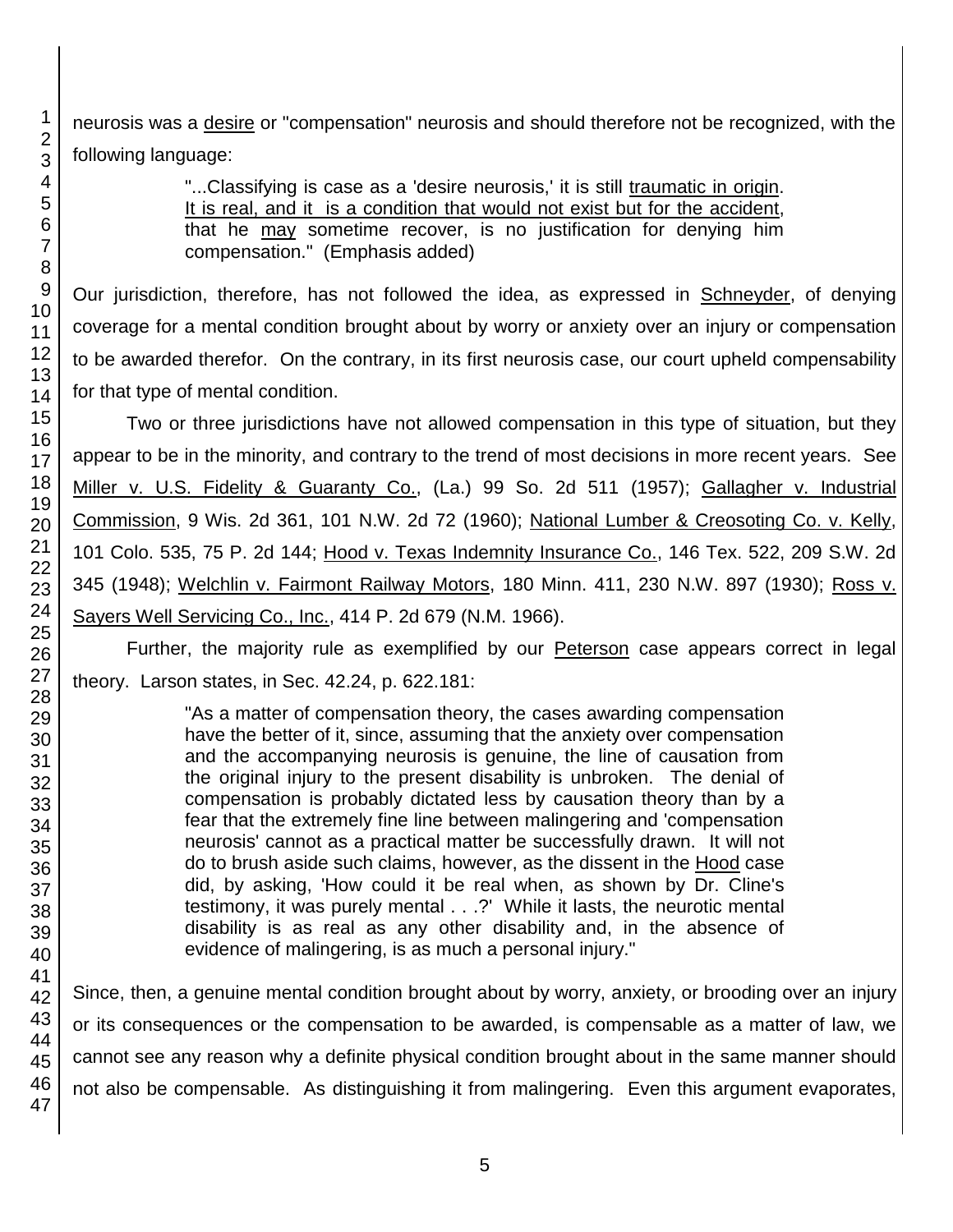however, in the case of a definite diagnosed physical condition, such as the heart attack which occurred in the instant case. The workman here was not malingering or feigning anything; he actually had the heart attack!

Finally, we note that we are not unmindful of the case of Gakovich v. Department of Labor and Industries, 29 Wn. 2d 1, wherein our court observed that all severe injuries would normally result in nervousness, irritability, and a great deal of worry on the part of the injured workmen, but that such "inevitable consequences" had been considered and taken into account in fixing the amount of awards for physical injuries and could not, of themselves, justify additional compensation. However, Gakovich does not apply here. In the first place, that case recognizes that "there may be extraordinary instances when worry over an injury may result in a definite neurosis of so grave a character as to justify an additional award." This, of course, is in line with the decision in the Peterson case, supra. Secondly, we are not here allowing compensation or benefits for nervousness, irritability, and worry per se; we are allowing benefits for a definite physical condition resulting from such emotional factors. As pointed out in our preceding discussion, such physical condition should be accepted the same as would a genuine mental condition.

Based on all the foregoing, we conclude that the Department's exceptions are not well taken. The Proposed Decision and Order correctly found the facts, and also made the proper conclusions

The proposed findings, conclusions and order are hereby adopted as this Board's findings, conclusions and order and incorporated herein by this reference.

It is so ORDERED.

Dated this 31st day of July, 1967.

## BOARD OF INDUSTRIAL INSURANCE APPEALS

## J. HARRIS LYNCH Chairman

\_\_\_\_\_\_\_\_\_\_\_\_\_\_\_\_\_\_\_\_\_\_\_\_\_\_\_\_\_\_\_\_\_\_\_\_\_\_\_\_

#### \_\_\_\_\_\_\_\_\_\_\_\_\_\_\_\_\_\_\_\_\_\_\_\_\_\_\_\_\_\_\_\_\_\_\_\_\_\_\_\_ R. H. POWELL Member

# **SPECIAL CONCURRING OPINION**

Although I have serious misgivings in this case, I agree that we are bound by the record which is devoid of any testimony actively disputing or negating the causal relationship theory